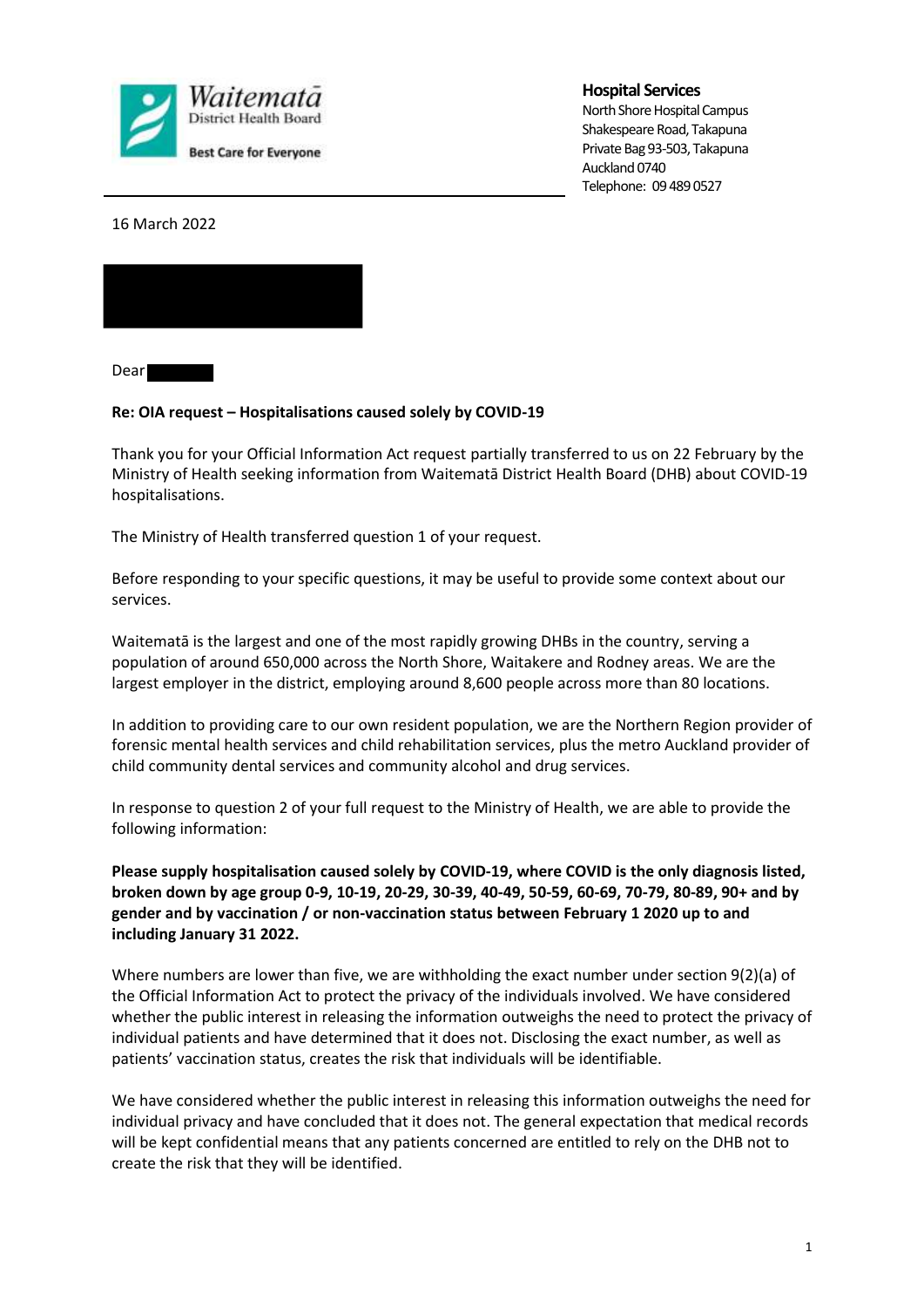You have the right to seek an investigation and review by the Ombudsman of this decision. Information about how to seek a review is available at www.ombudsman.parliament.nz or freephone 0800 802 602.

It should be noted that providing accurate data on the number of people in hospital with COVID-19 is difficult as COVID-19 may not be the standalone reason for hospitalisation. Caution is advised in comparing the data to that of other DHBs, who may have used different methodology.

In providing the data we have used the following International Classification of Diseases (ICD) codes.

| <b>ICD</b> code | <b>Description</b>                                                   |  |
|-----------------|----------------------------------------------------------------------|--|
| <b>B342</b>     | Coronavirus infection, unspecified site                              |  |
| B972            | Coronavirus as the cause of diseases classified to<br>other chapters |  |

It is expected that most people in hospital with COVID-19 will be vaccinated, as 95 per cent of the eligible population over the age of 12 in the Waitematā district is at least partially vaccinated. The Ministry of Health notes that unvaccinated people are over-represented in the current hospitalisation data and being vaccinated helps keep people out of hospital, with a booster dose providing a high level of protection against Omicron. Visit https://www.health.govt.nz/covid-19 novel-coronavirus/covid-19-news-and-media-updates for more information.

| Waitematā DHB hospitalised COVID-19 patients by gender, age group and vaccination status from |
|-----------------------------------------------------------------------------------------------|
| February 1 2020 to January 31 2022                                                            |

| <b>Age Group</b> | Vaccinated*    | <b>Unvaccinated</b> |
|------------------|----------------|---------------------|
| <b>Female</b>    |                |                     |
| 00-09            |                | $<$ 5               |
| 10-19            | 6              |                     |
| 20-29            | 31             | 10                  |
| 30-39            | 28             | 12                  |
| 40-49            | 25             | 6                   |
| 50-59            | 17             | 14                  |
| 60-69            | 13             | $<$ 5               |
| 70-79            | $\overline{7}$ | $<$ 5               |
| 80-89            | 12             | $<$ 5               |
| $90+$            | $<$ 5          | $<$ 5               |
| Male             |                |                     |
| 00-09            |                | 5                   |
| $10 - 19$        | 6              |                     |
| 20-29            | 19             | 9                   |
| 30-39            | 18             | 5                   |
| 40-49            | 26             | 9                   |
| 50-59            | 24             | 15                  |
| 60-69            | 25             | 7                   |
| 70-79            | 15             | $5$                 |
| 80-89            | $<$ 5          | $<$ 5               |
| $90+$            | $<$ 5          | $<$ 5               |

\* Vaccinated with 1, 2 or 3 doses.

I trust that this information is helpful.

Waitematā DHB supports the open disclosure of information to assist community understanding of how we are delivering publicly funded healthcare. This includes the proactive publication of anonymised Official Information Act responses on our website from 10 working days after they have been released.